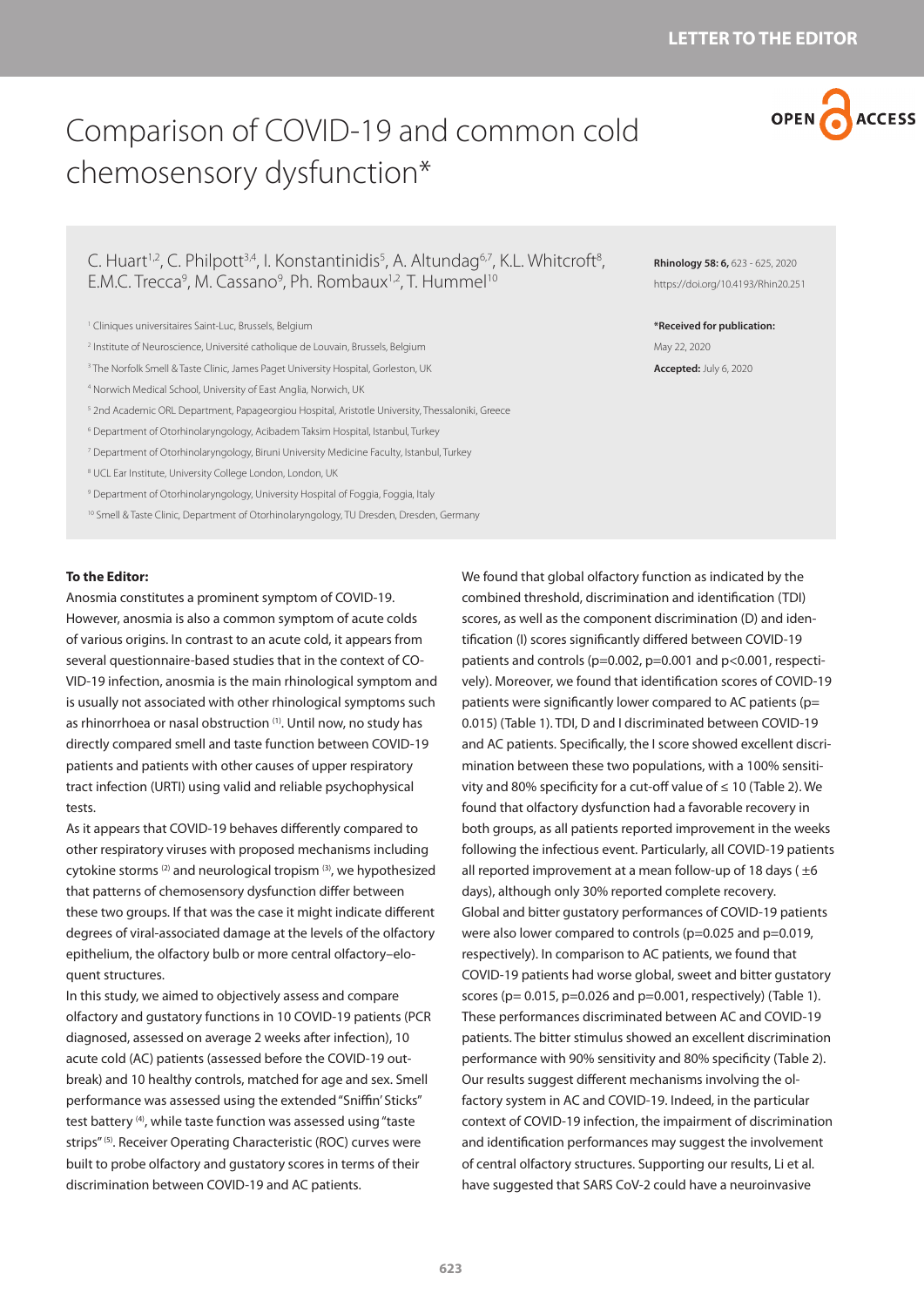|                              | <b>AC group</b> | <b>COV</b> group | <b>Controls</b> |
|------------------------------|-----------------|------------------|-----------------|
| Age in years (mean $\pm$ SD) | $48.8 \pm 18.0$ | $48.0 \pm 17.4$  | $48.0 \pm 17.4$ |
| <b>Smell</b>                 |                 |                  |                 |
| TDI (/48)                    | $28.2 \pm 5.1$  | $21.1 \pm 6.1$   | $32.0 \pm 5.9$  |
| T(16)                        | $4.9 \pm 3.0$   | $4.8 \pm 2.2$    | $5.7 \pm 2.5$   |
| D(16)                        | $10.9 \pm 2.1$  | $7.9 \pm 2.5$    | $12.6 \pm 1.8$  |
| 1/(16)                       | $12.4 \pm 1.1$  | $8.4 \pm 2.27$   | $13.6 \pm 2.5$  |
| <b>Taste</b>                 |                 |                  |                 |
| Global $(16)$                | $12.4 \pm 2.7$  | $8.8 \pm 2.3$    | $12.3 \pm 2.45$ |
| Sweet $(4)$                  | $3.7 \pm 0.5$   | $2.6 \pm 0.8$    | $2.9 \pm 1.2$   |
| Sour $(4)$                   | $2.3 \pm 1.1$   | $1.9 \pm 0.6$    | $3.2 \pm 0.8$   |
| Bitter (/4)                  | $3.6 \pm 0.7$   | $1.9 \pm 0.7$    | $3.2 \pm 0.8$   |
| Salty $(74)$                 | $2.8 \pm 1.1$   | $2.4 \pm 0.7$    | $3.3 \pm 0.9$   |
|                              |                 |                  |                 |

Table 1. Smell and taste performances (mean ± standard deviation) of patients with acute cold (AC), COVID-19 infection (COV) and controls.

Smell was assessed using the Sniffin' Sticks test (T: threshold, D: discrimination, I: Identification), while taste was assessed using the taste strips.

potential, based on neurologic signs developed by some patients, as well as SARS-CoV-2's similarities with SARS CoV, which has been previously reported to enter the brain, possibly via the olfactory sensory neurons<sup>(3)</sup>. Therefore, it is postulated that SARS-CoV-2 has a tropism for neurological structures, notably those associated with olfaction. In the present study, patients were assessed during the acute phase of their infection and we may expect that the majority of them will recover to normal olfactory function. However, it is likely that some patients will develop persistent post-infectious olfactory loss. Comparing chemosensory patterns of post-infectious olfactory loss due to COVID-19 or other URTIs could be very informative to understand mechanisms involved in both diseases.

Interestingly, we found that taste functions were significantly worse in COVID-19 patients compared to AC and controls. This result shows that taste disturbances reported by COVID patients appear to reflect an impairment in gustatory abilities, and not purely a retronasal olfactory dysfunction. Taste impairment may result from peripheral and/or central pathological involvement of gustatory pathways. At a peripheral level, it was shown in mice that inflammatory cytokines, resulting from viral infection, alter normal taste transduction and cell turnover in taste buds (6). Due to the fact that COVID-19 infection is known to induce a cytokine storm, it can be proposed that this abnormal production of pro-inflammatory cytokines induces damage at taste receptors and alters their transduction. At a central level, similarly to what was found for SARS-CoV, it has been suggested that SARS-CoV-2 may involve the nucleus of the solitary tract, which is part of the taste pathways  $(3)$ .

Moreover, we found that sweet and bitter taste were shown to

Table 2. Discrimination performances of smell and taste tests to discriminate between acute cold and COVID-19 patients.

|               | <b>AUC</b> | <b>Sensitivity</b> | <b>Specificity</b> | p-value  |
|---------------|------------|--------------------|--------------------|----------|
| <b>Smell</b>  |            |                    |                    |          |
| <b>TDI</b>    | 0.79       | 90                 | 60                 | $0.028*$ |
| T             | 0.48       | 60                 | 40                 | 0.880    |
| D             | 0.80       | 90                 | 70                 | $0.023*$ |
| I             | 0.95       | 100                | 80                 | $0.001*$ |
| <b>Taste</b>  |            |                    |                    |          |
| Global        | 0.86       | 90                 | 70                 | $0.006*$ |
| Sweet         | 0.84       | 100                | 60                 | $0.010*$ |
| Sour          | 0.65       | 50                 | 90                 | 0.241    |
| Salt          | 0.64       | 70                 | 50                 | 0.290    |
| <b>Bitter</b> | 0.93       | 90                 | 80                 | $0.001*$ |
|               |            |                    |                    |          |

be more impaired. Although it is not possible to generalise our results based on our small cohort, we think that this result is interesting since it is known that sweet and bitter receptors share some similarities. Indeed, these receptors belong to the group pf G-Protein coupled receptors (GPCRs), while sour and acid taste transduction are thought to use ion channels. Also, sweet and bitter taste receptors are known to play an important role in innate immunity  $(7)$ . Therefore, it should be further investigated as to whether genetic variation in sweet or bitter taste receptors might predispose to COVID infection or, conversely, whether SARS-CoV-2 infection modifies the expression or function of these receptors, either directly or through a "cytokine storm". Interestingly, the common feature of olfactory, sweet and bitter receptors is that they are GPCR. It was suggested that GPCR expressed at the level of lung epithelial cells may be involved in the mechanism of SARS-CoV-2 cells entry (8). Hence, it might be postulated that GPCR expressed at the level of olfactory sensory neurons and taste receptor cells may also be possible targets of the virus, explaining the high rate of smell and taste involvement in these patients.

Practically, the finding that olfactory and taste tests are able to discriminate between COVID-19 and AC patients, with a high sensitivity and specificity suggest that such tests could be used as screening test to identify potentially COVID-19 positive patients. Although chemosensory tests could not replace formal diagnostic tools such as PCR, serology or chest CT, they could constitute an alternative when these tests are not available or when a quick screening is needed, particularly at the level of primary care or emergency department. However, further studies including a larger number of subjects are needed to confirm our results.

In conclusion, our results suggest that mechanisms of COVID-19 related olfactory dysfunction are different from those seen in an